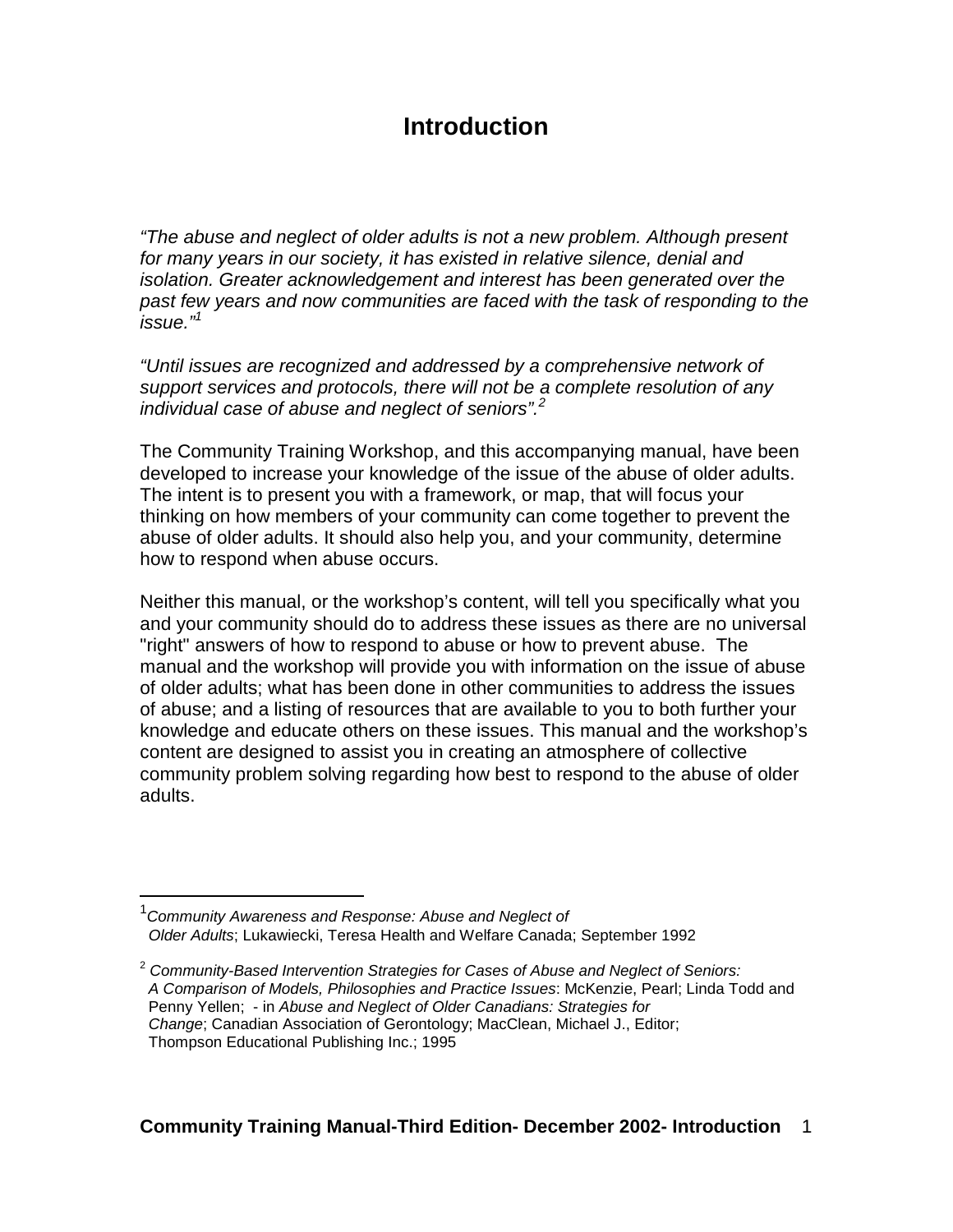### **History of the Abuse Education, Prevention, and Response Project - A Joint Project of the Haldimand-Norfolk Project on the Abuse of Older Adults and the Advocacy Centre for the Elderly**

### **The Abuse Education, Prevention and Response Project**

In July of 1999, the Steering Community of the Haldimand-Norfolk (H-N) Project on the Abuse of Older Adults and the Advocacy Centre for the Elderly collaborated in an application to the Ontario Trillium Foundation to ... "work together, and with groups in other communities in Ontario, to:

- raise awareness about the abuse of older adults
- help communities identify ways of actively preventing, and responding to, the abuse of older adults at a local level
- prepare educational materials to assist communities to understand the dynamics of abuse, abuse prevention, and response
- prepare materials that will act as a community development guide for groups interested in raising awareness about abuse and in developing a local response to abuse, and
- work with communities who request Connecting Module Workshops to develop Community Response Networks to improve the quality of life of seniors." (Trillium Application; 1999)

Specifically, they requested funding to:

- develop Community Training Workshops and an accompanying Community Training Manual and facilitate Community Training Workshops across the Province of Ontario; and
- facilitate Connecting Module Workshops in communities across the Province of Ontario who have been actively addressing the issue of the abuse and neglect of older adults in their community and now wish to develop their own Community Response Network.

They were successful in their request for funding and the Abuse Education, Prevention and Response Project began in January, 2000. It will continue until March 31, 2003.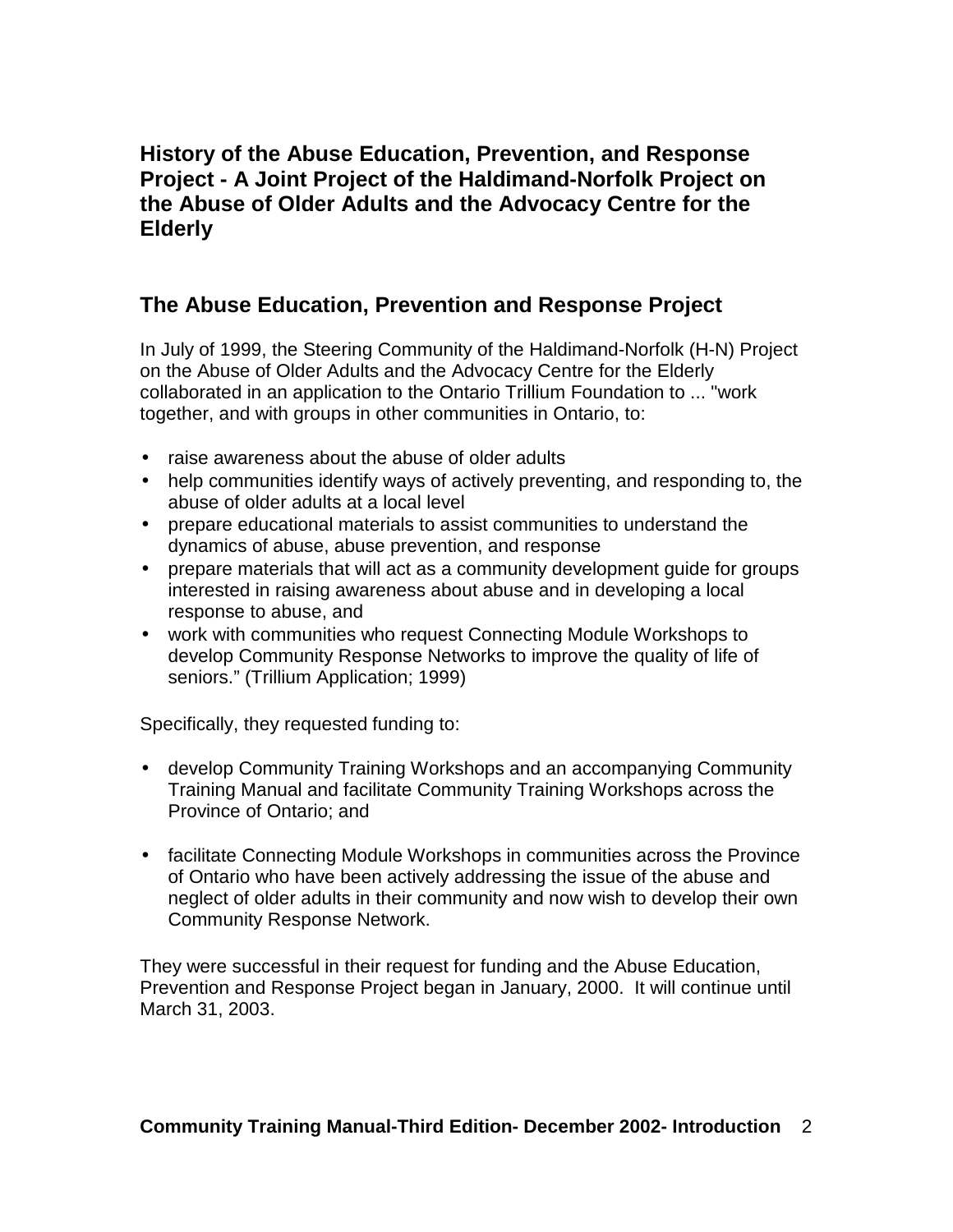**The overall outcome of the Abuse Education, Prevention and Response Project was anticipated to be healthier communities whose members are trained to:** 

- assist older adults suspected of being abused and/or neglected, and
- co-ordinate their response(s) to such abuse when it occurs.

Over the course of the Project it was anticipated that there would be a minimum of 5 one day Community Training Workshops and a maximum of 7 of the four day Connecting Module Workshops facilitated in communities throughout the Province of Ontario.

The learnings gained by communities when the Community Training Workshops are facilitated in them will be supported and strengthened by the dissemination of the Community Training Manual. The Co-ordinator of the Project, and other Project participants, will also continue to provide information and support to communities, as requested, after the Community Training Workshop has been facilitated.

The Project Co-ordinator and other Project participants will work with communities requesting the facilitation of the Connecting Module Workshops prior to the Workshops' facilitation to determine whether or not their community is ready for these Workshops - for example, community representatives will be asked: Have they been actively addressing the issue of the abuse of older adults in some manner? What have they been doing? How broad is community participation on their committee or group?, etc.

If it is mutually determined that the community is ready for the facilitation of the Connecting Module Workshops, the Project Co-ordinator will work with community representatives to co-ordinate the facilitation of the Workshops. The Project Co-ordinator, and other Project participants, will continue to provide information and support to communities, as requested, after the Connecting Module Workshops have been facilitated.

If it is mutually determined that the community is not ready for the facilitation of the Connecting Module Workshops the Project Co-ordinator will offer suggestions to, and work with, community representatives to attempt to ready them for the Workshop facilitation. This may include the facilitation of the Community Training Workshop prior to the facilitation of the Connecting Module Workshops.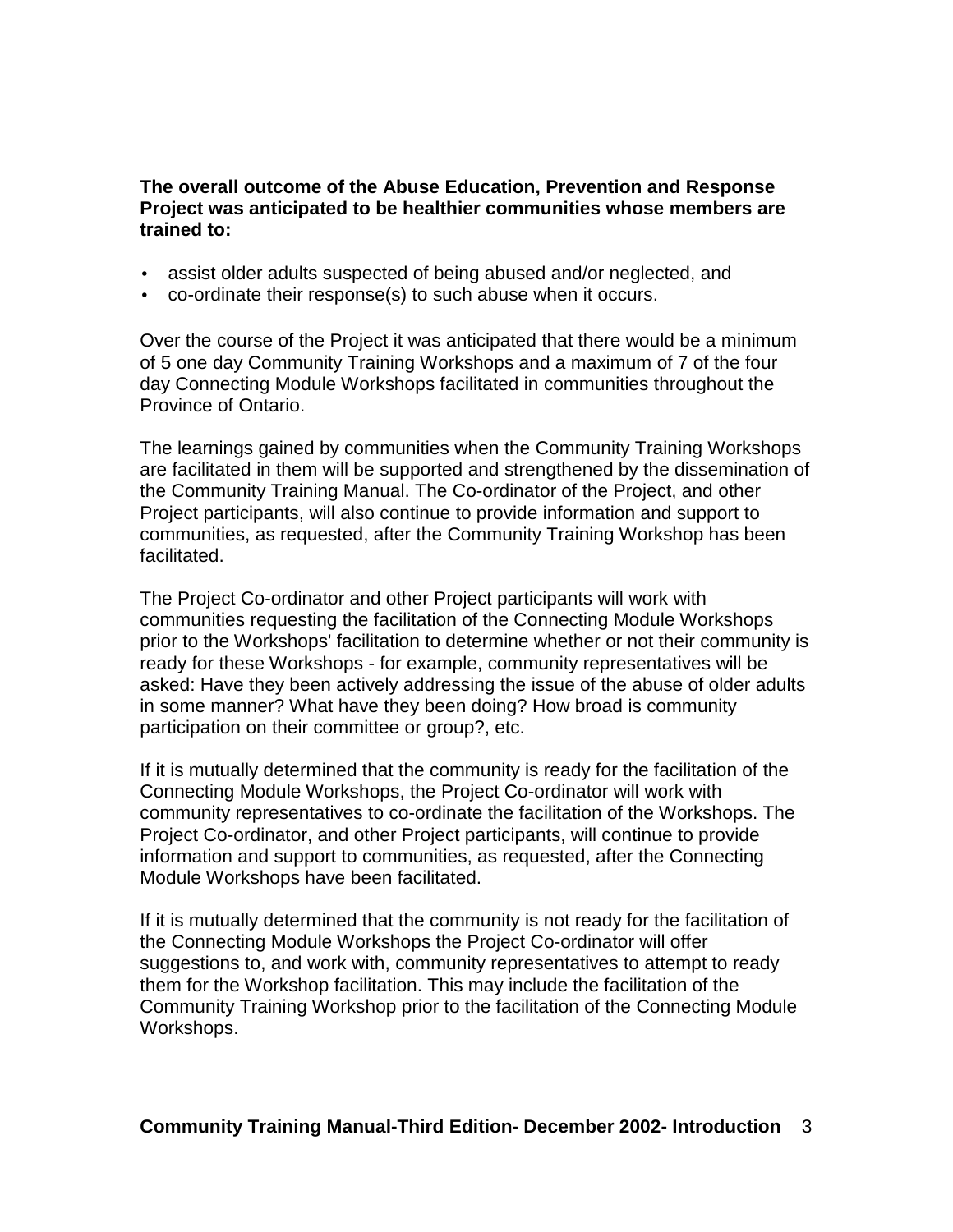### **Project Activities to Date**

During the winter and spring of 2000 the Community Education Manual was written, edited and produced. A Second Edition on the Manual was produced in August 2002. The Second and Third Edition (December, 2002) include revised and added material as a result of the feedback received in the workshops and on evaluation forms.

By the end of December 2002 Community Training Workshops will have been facilitated in:

- Oakville (Halton Region) (1 day)
- London (1 day)
- Brantford (Brant County) (1 day)
- Whitby (Durham Region) (1 day)
- Little Current (Manitoulin Island) (1 day)
- Fergus (Wellington & Dufferin Counties (2 days)
- Elliot Lake (1 day)
- Red Lake (2 days)
- White Dog (Wabaseemong) (1 day)
- Kenora (2 days)
- Huntsville (Muskoka) (1 day)
- York Region (2 days)

By the end of December 2002 Connecting Module Workshops (4 days) will have been facilitated in:

- Belleville (Hastings and Prince Edward County)
- Peterborough (County and City)
- Thunder Bay and District
- Little Current (Manitoulin Island)
- Brantford (Brant County)
- Whitby (Durham Region)

Workshops will also be facilitated in Dryden, Sioux Lookout and Sudbury in 2003.

### **Why was it felt to be important to apply for funding to do this work?**

To understand, it would be helpful to know the history of the Haldimand and Norfolk Community Response Network (addressing the issue of the abuse of

**Community Training Manual-Third Edition- December 2002- Introduction** 4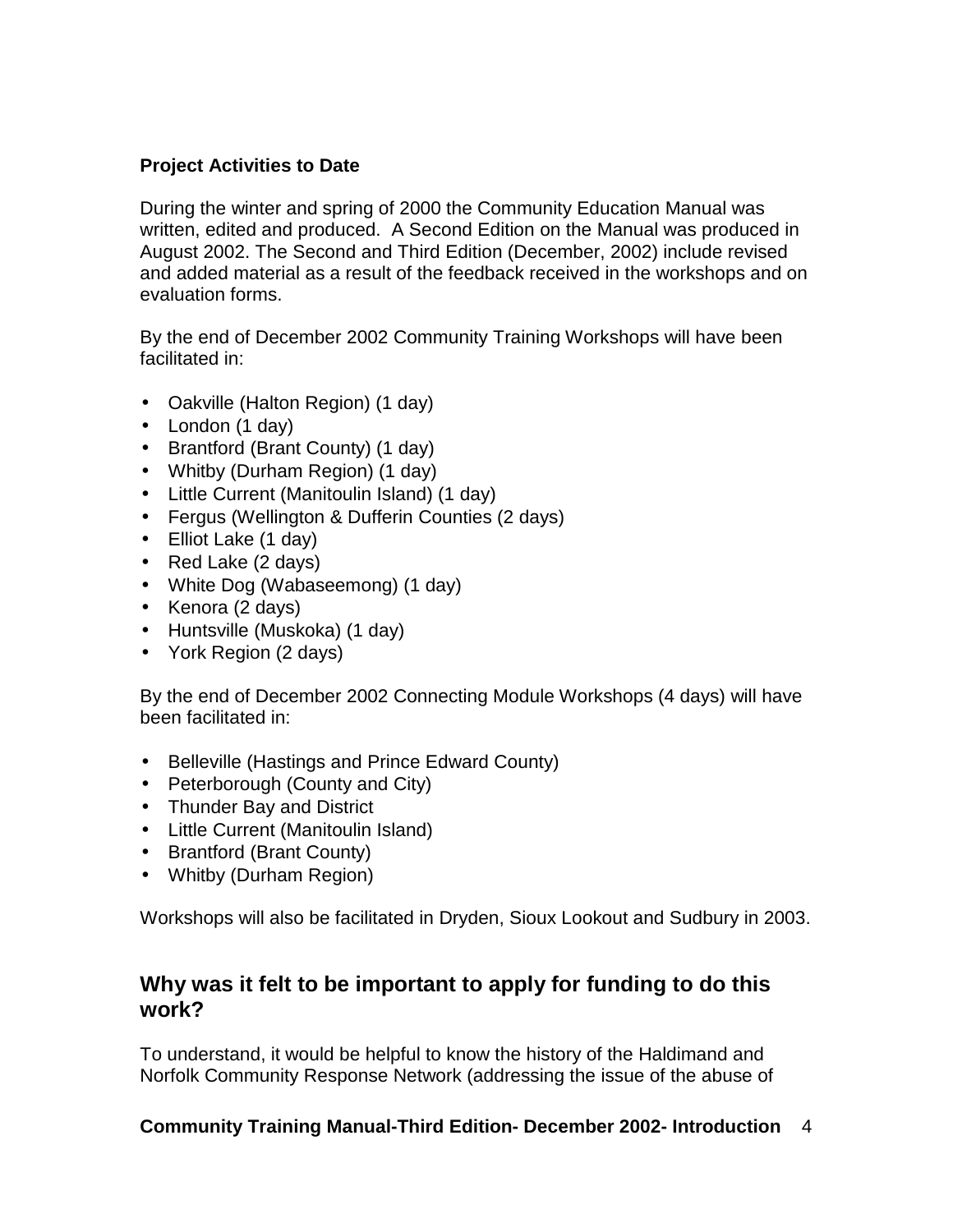older adults) and how it expanded into the joint project with the Advocacy Centre for the Elderly. In particular it is important to understand why the members of the Steering Committee of the H-N Project decided to use the British Columbia Developing Community Response Networks community development model when building their Community Response Network to address the issue of the abuse of older adults in their community.

## **The Haldimand-Norfolk Project on the Abuse of Older Adults**

In June 1996, as a result of a one-day workshop on issues affecting older persons facilitated by the Geriatric Psychiatry Program of H-N (Adult Mental Health Services of H -N), representatives of organizations and agencies that provide service to older adults in H & N recognized that the issue of the abuse of older adults needed to be addressed in their community. Learning about the issues surrounding, and addressing, the abuse of older adults was identified as the number one priority for service providers.

A small Steering Committee was formed to seek funding to do this work. In March of 1996, this group was successful in getting funding from Health Canada - The Partners in Aging Program, to operate a one year "Elder Abuse Project". That Project ran from April 1, 1996 to March 31, 1997.

Representatives of most of the organizations and agencies providing service to abused older adults, and some older adults themselves, made up the Steering Committee that guided the work of that Elder Abuse Project.

During the year, the people working on that Elder Abuse Project:

- gathered resources and created a resource library on the abuse of older adults (currently housed at the office of the Alzheimer Society of H-N)
- conducted public and professional education sessions on the issue of the abuse of older adults
- wrote and distributed the Education Manual, **Toward an understanding...the abuse and neglect of older adults in H-N**, and
- wrote and distributed the Resource Guide, **How to help...the abuse and neglect of older adults in H-N**
- conducted a survey to get a better understanding of how much, and what kinds, of abuse(s) of older adults was occurring in H-N
- developed an "Individual Case Data Collection Form" to get a better understanding of how much, and what kinds, of abuse(s) of older adults was occurring in H-N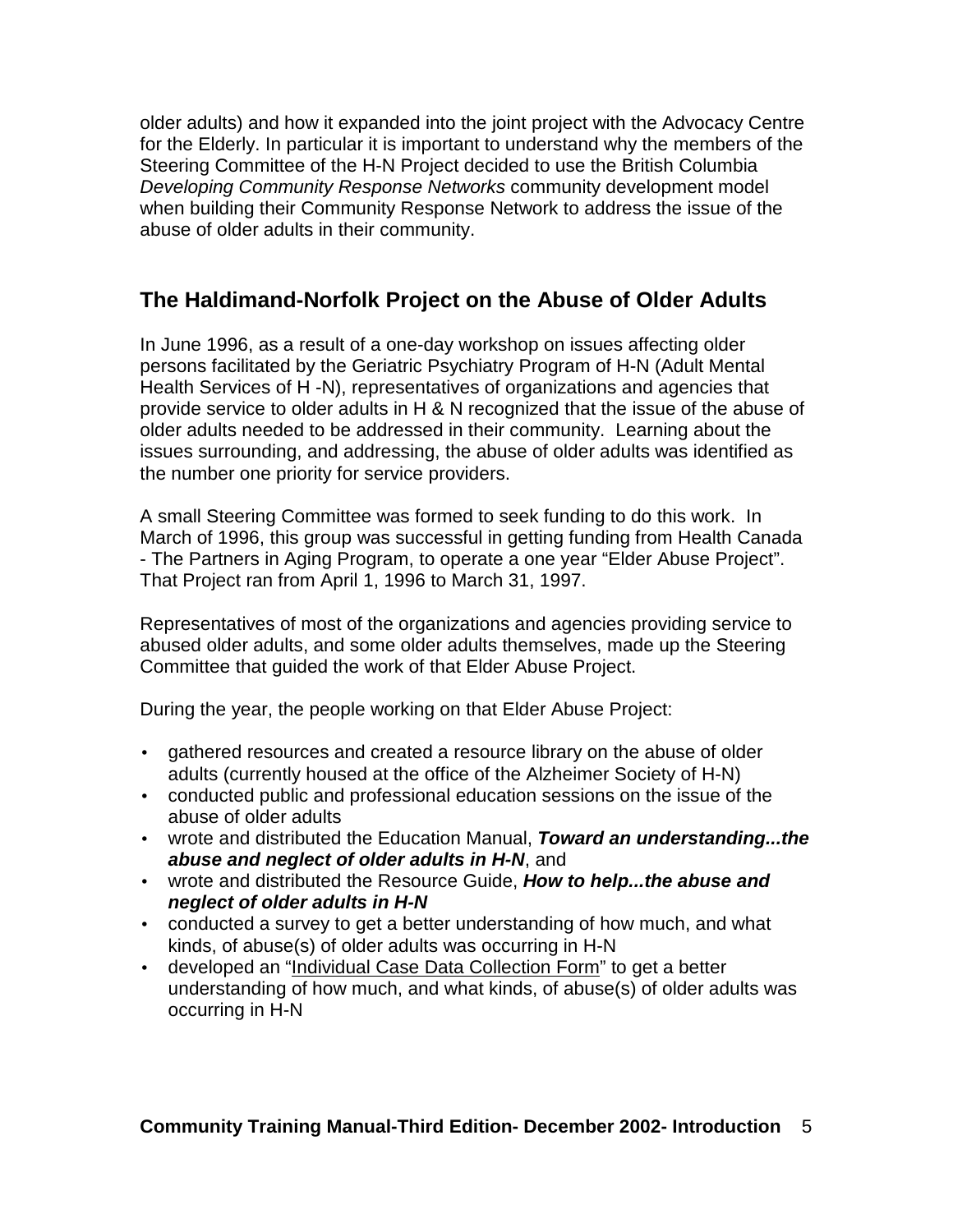Although the H-N Elder Abuse Project was successful in educating the community about the abuse of older adults and in building a resource base, there was still little or no co-ordination between the agencies and organizations providing service to older adults in responding to incidents of suspected abuse. For this reason, the Steering Committee decided that they wanted to develop a "community response" to abuse and inter-agency protocols.

While gathering resources for the Elder Abuse Project's Resource Library, Steering Committee members had become aware of the Developing Community Response Networks 'via' the facilitation of Connecting Module Workshops community development model that had been created in British Columbia to address these issues.

## **Building H & N's Community Response Network**

The **Developing Community Response Networks: A Guide for Communities** training manual was written by Sylvia Holland, and published by North Shore Community Services, North Vancouver, B.C.**,** in 1994. The manual was written to describe to others the Community Response Network community development model of addressing the issue of the abuse of older adults.  $3$  Community Response Network, as defined in this work, is a term that is "...used to refer to any group of organizations and/or individuals working together, in an area defined by geography, to provide effective service to adults who have been (or are at risk of being) ... abused by others."<sup>4</sup>

Connecting Module Workshops are four days of Workshops, offered over a period of time, that bring people together, and provide them with in-depth education on both abuse issues, and the strategies community representatives could utilize to develop their Community Response Network.

The H-N Steering Committee felt that this model, and these Workshops, if adapted to the Ontario service and system environment, would meet their community's need.

A small group of service providers and volunteers sent a proposal to the Ontario Trillium Foundation requesting funding to bring the Developing Community Response Networks model to Ontario from British Columbia.

 3 Developing Community Response Networks: A Guide for Communities: Holland, Sylvia; North Shore Community Services, British Columbia; April, 1994

<sup>4</sup> Developing Community Response Networks: A Guide for Communities: Holland, Sylvia; North Shore Community Services, British Columbia; April, 1994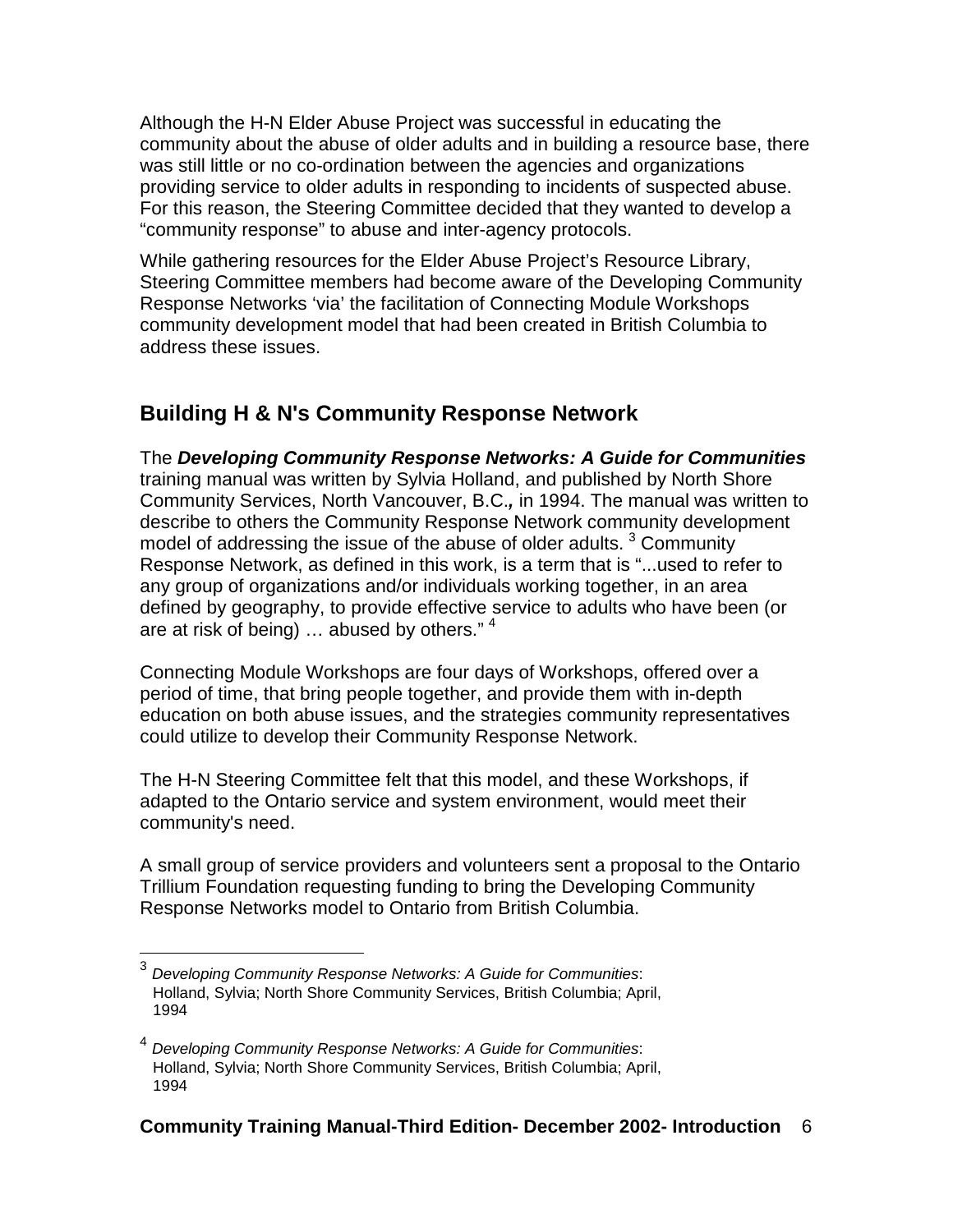The funding proposal was successful, and the H-N Abuse of Older Adults Project began its work in January of 1998. The Project was funded to operate until December, 2000, at which time the community took over its work.

### **The Purpose and Objectives of the Haldimand-Norfolk Abuse of Older Adults Project**

The purpose and objectives of the Haldimand-Norfolk (H-N) Abuse of Older Adults Project were:

#### Purpose:

To develop a community based, and "senior driven", inter-linking community response network to assist abused and neglected older adults living in H-N

Objectives:

- to create a sustainable, community based, response network to address the abuse and neglect of older adults
- to prevent the abuse and neglect of older adults
- to create an atmosphere of non-threatening accessibility to local services
- to increase community knowledge regarding the incidence of abuse and neglect in H-N

The Advocacy Centre for the Elderly, a legal clinic for seniors, was retained to revise the Connecting Module materials to make these materials applicable and appropriate to the Ontario context . This was done with permission of the B.C. Government's Ministry of Health, the owner of the copyright on the materials.

In September of 1998, Pearl McKenzie, one of the creators of BC programme, came from British Columbia to train, via a "train-the-trainer" process, members of the Steering Committee of the H-N Project, and Judith Wahl, of the Advocacy Centre for the Elderly, how to facilitate Connecting Module Workshops.

After this initial training, the accredited facilitators facilitated the Connecting Module workshops in Haldimand-Norfolk (June through November, 1999).

Since that time, the Steering Committee of the Haldimand-Norfolk Project on the Abuse of Older Adults, and the participants in the Connecting Module Workshops, have created Haldimand and Norfolk's Community Response

#### **Community Training Manual-Third Edition- December 2002- Introduction** 7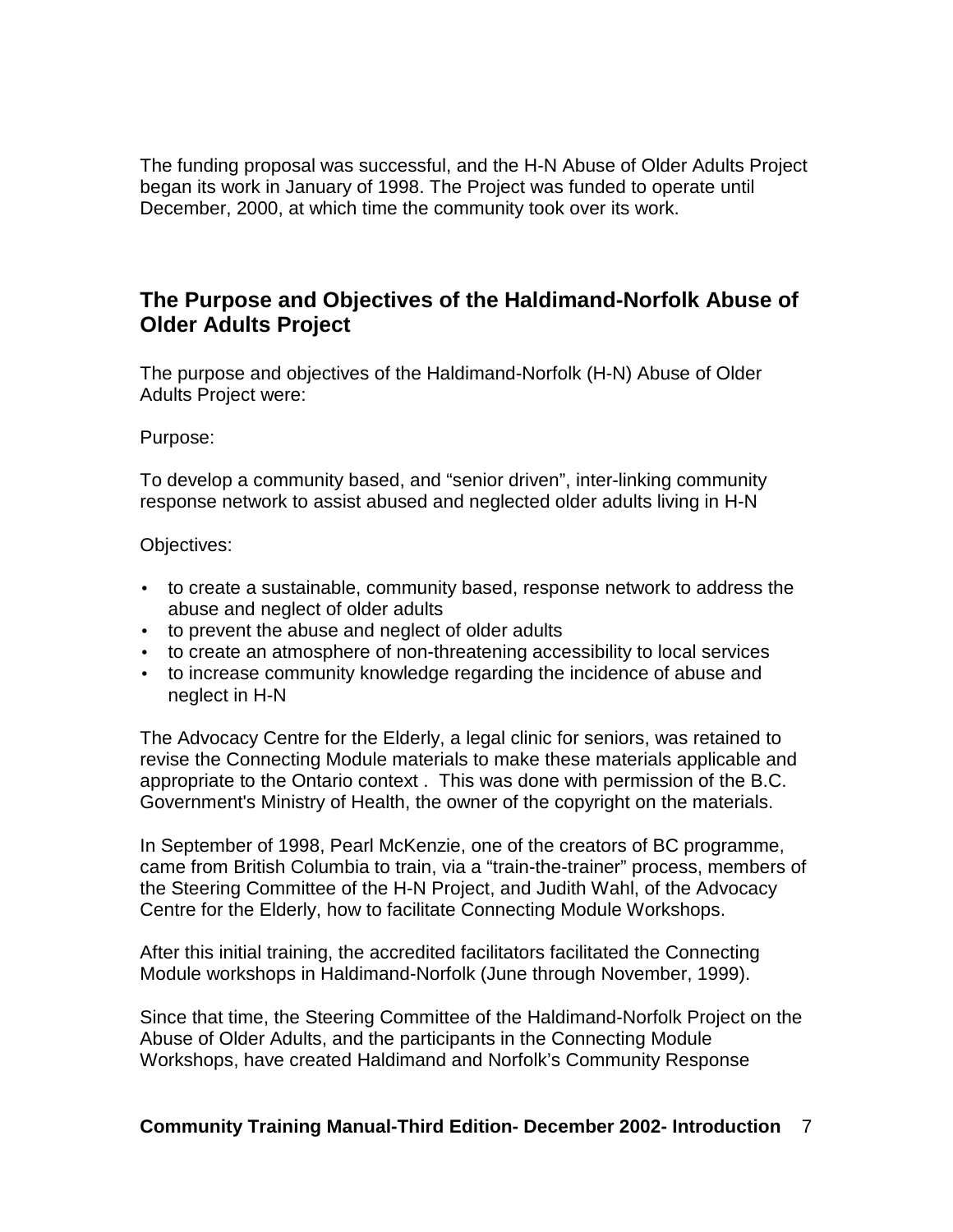Network. They have written, printed and distributed an education manual, developed a Web Site (which is located at www.hncrn.ca), and created two Committees to sustain the work of the Network - the Education Committee and the Advisory Committee. Also, a group of older adult residents from across H & N have created the "Choices" Committee. This committee is affiliated to the Community Response Network and its members are identifying and addressing the needs of older adults in H & N, as well as piloting an "A Time for Me" program for older adults in both Counties.

### **The Haldimand & Norfolk Community Response Network Addressing the Issues of the Abuse of Older Adults in our Community**

## **Mission Statement**

To increase awareness of, prevent, and respond to, the abuse of older adults through a co-ordinated response network.

### **Guiding Principles**

Individuals whose lives have been affected by abuse will guide the nature and direction of the work of H & N's Community Response Network's participants

The participants in H & N's Community Response Network value our community linkages, partnerships, and the co-ordination of services, so that resources are used most effectively

The participants in H & N's Community Response Network presume that individuals are competent and capable

Participants in H & N's Community Response Network believe that coordinated efforts which are focused on advocating for the rights of older adults are integral to the prevention and/or cessation of abusive situations

### **The participants in H & N's Community Response Network believe that all individuals have the right to:**

- live in a safe environment free of abuse
- confidentiality and privacy
- self-determination and to exercise their informed choices

### **Community Training Manual-Third Edition- December 2002- Introduction** 8